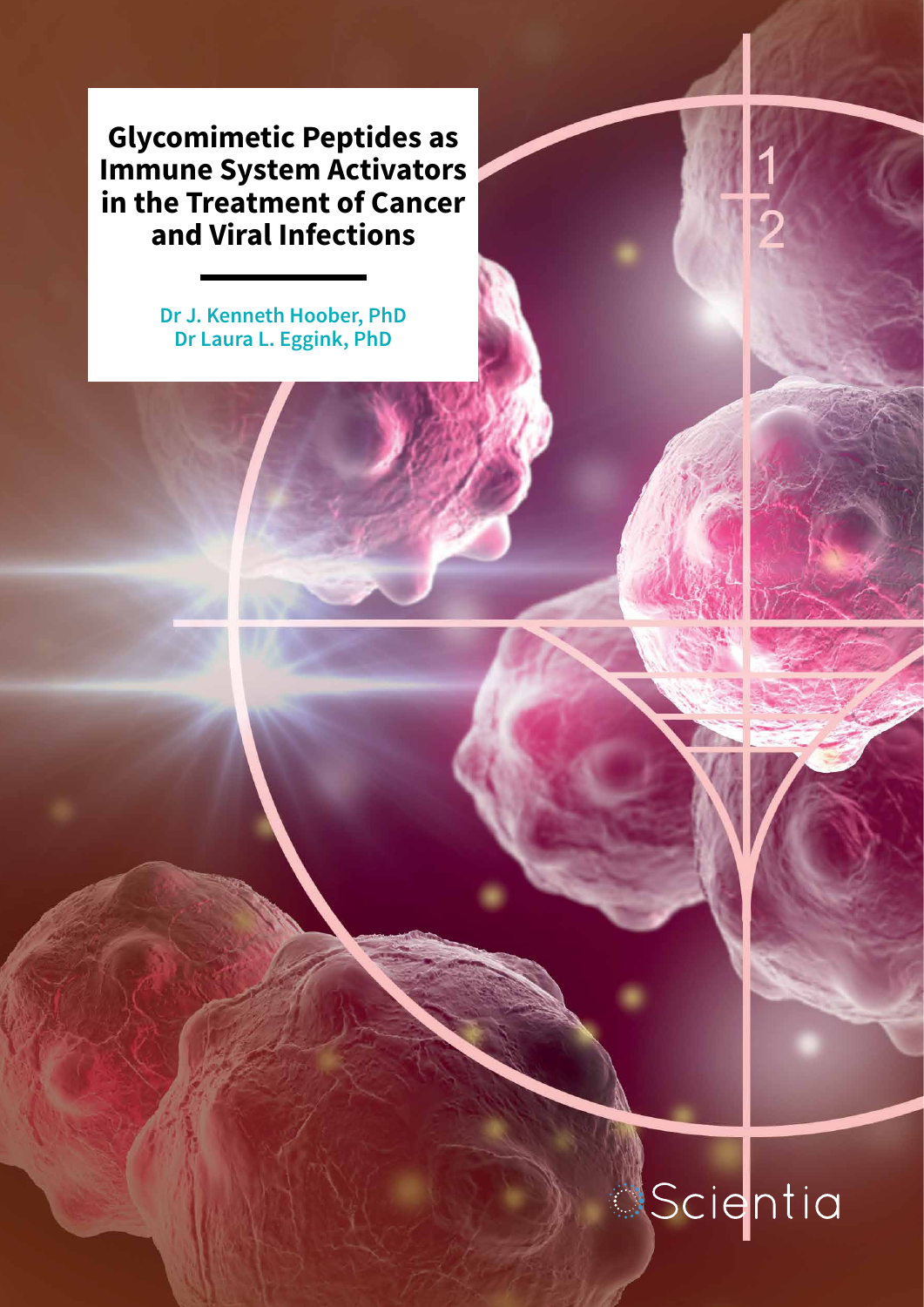### **GLYCOMIMETIC PEPTIDES AS IMMUNE SYSTEM ACTIVATORS IN THE TREATMENT OF CANCER AND VIRAL INFECTIONS**

Immune system cells express a number of receptors that bind to sugar ligands. This binding initiates the activation of T-cell lymphocytes and natural killer cells. **Dr J. Kenneth Hoober**, **Dr Laura L. Eggink** and the team at Susavion have designed peptides that bind to different receptors on immune cells. The peptides effectively extend the lives of mice with glioblastoma and ovarian cancer, and prevent the replication of viruses in the presence of non-neutralising antibodies. The mechanism of action of their peptides could inspire the development of effective treatments for Covid-19 and other viral infections.

#### **Designing Novel Peptides to Modulate the Immune System**

Cell to cell recognition occurs through the interactions of chemically complementary molecules on the surfaces of opposite cells. Cell to cell recognition is pivotal in a plethora of physiological processes. For example, it allows embryonic cells to arrange themselves into developing tissues, and immune cells to 'sense' the presence of pathogens and signal their destruction. The recognition is a biochemical event that happens when the receptor on one cell binds to a ligand molecule on another cell. Ligands often belong to a class of biological molecules known as glycoproteins, which are proteins to which sugars are attached.

Dr J. Kenneth Hoober, Dr Laura L. Eggink and the team at Susavion Biosciences developed peptides that mimic the action of glycoproteins and have the ability to modulate the immune system. More specifically, they designed

peptides that are recognised with high affinity by specific receptors on immune cells.

An important upshot of their work is that they have identified some peptides that can inhibit the growth of cancer cells in several animal models of cancer. Cancer cells not only evade the immune system, they also actively suppress it. Susavion's peptides mimic carbohydrate ligands and reactivate the immune system, generating a strong anti-tumour response. The peptides are effective across a range of diseases as a monotherapy or in combination with other treatments. They exert their action at very low concentrations and their efficacy is achieved without any significant toxicity.

#### **Blocking the Replication of HIV**

The team at Susavion Biosciences had previously identified several peptide sequences that mimic the terminal sugars of complex glycans. Peptide



svH1C, one of the molecules developed by the team, was designed to mimic the action of sialic acid. Sialic acids are derivatives of a sugar with nine carbons, known as neuraminic acid and are expressed on the surface of cells. Glycoproteins that are rich in sialic acids bind to a large family of receptors known as siglecs (sialic acid-binding immunoglobulin-like lectins), which have a key role in the maturation of immune cells.

Given the importance of siglecs as regulators of the immune system, the researchers at Susavion Bioscience were intrigued by the possibility that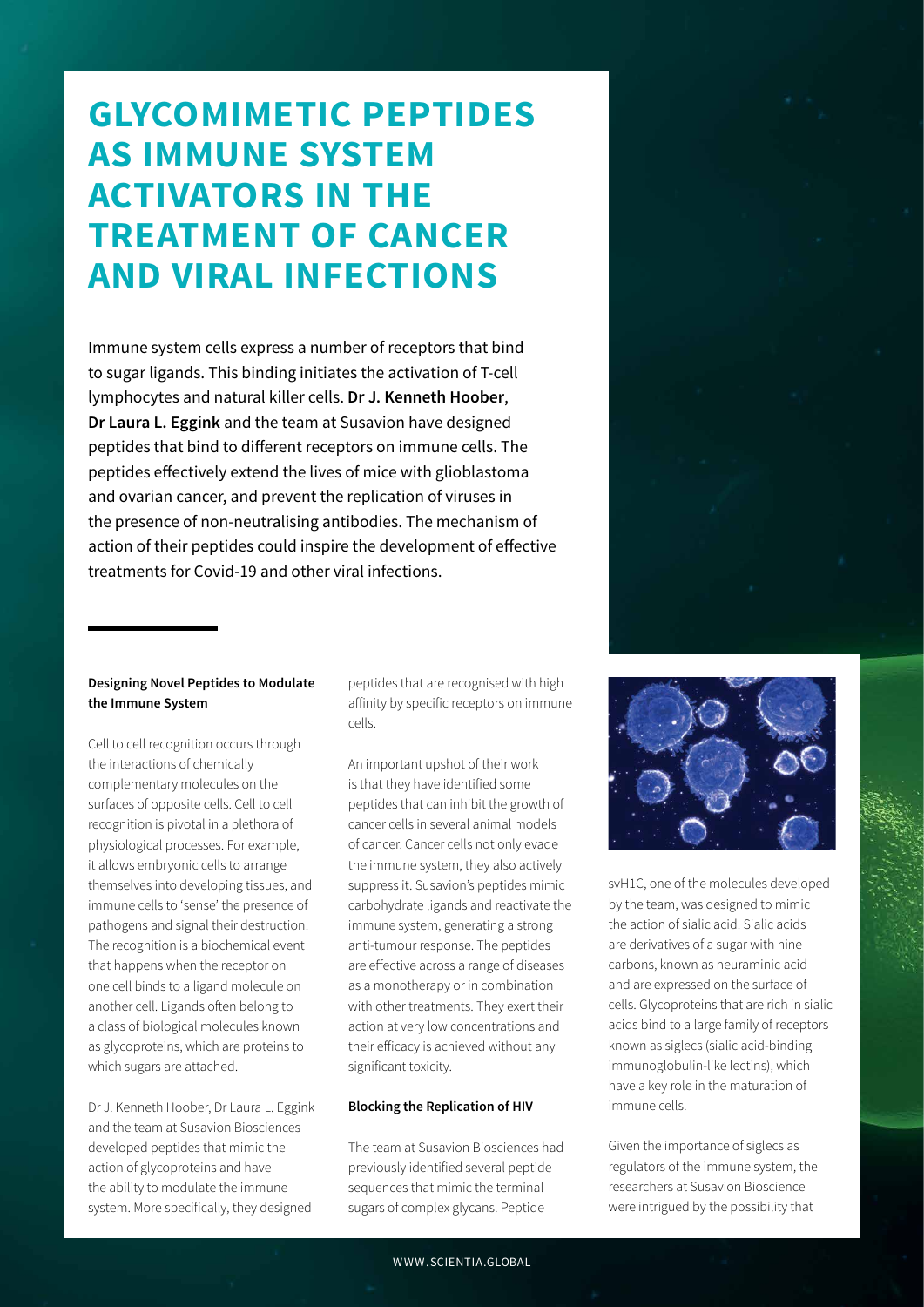

the design of peptides that mimic sialic acids could lead to the synthesis of ligands capable of binding siglecs with enough affinity to achieve modulation of the immune system.

The team showed that svH1C is not constrained by a rigid structure, and thus interacts with binding sites from a flexible conformation. The peptide binds with high avidity to several recombinant human siglec receptors. Furthermore, subcutaneous, alternateday injections of svH1C into mice induced several-fold increases in populations of several types of immune cells in the peritoneum. These results confirmed that svH1C mimics sialic acids and interacts with cell-surface receptors with enough potency to induce an immune response even at low concentrations.

More importantly, the team also reported that svH1C strongly inhibited infection by HIV-1 of peripheral blood mononuclear cells (mostly T cells) in culture and completely inhibited infection in the presence of non-

neutralising antibodies taken from the serum of HIV-positive patients. The researchers point out that the complete inhibition cannot be caused by the serum, as in experiments where the serum was used on its own against HIV, the maximum amount of inhibition reached was 30%. They suggested instead that the binding of low concentrations of svH1C to one or more of the siglec receptors stimulated antibody-mediated destruction of the virus by phagocytosis, the process by which immune cells engulf and digest bacterial or viral particles.

#### **A Cancer Immunotherapy Strategy**

Dendritic and other cells involved in the immune system's first line of defence internalise, process and present antigens to lymphocytes, initiating the proliferation of B- and T-lymphocytes. Dendritic cells are equipped with a receptor known as CLEC10A (Ca2+ dependent lectin domain family 10 member A, CD301), which acts as a pathogen-recognition receptor that binds structures containing the sugar

*N-*acetylgalactosamine (GalNAc). CLEC10A has been proposed as a target for immunotherapy of cancer, a therapeutic strategy that aims to increase the immune system's ability to recognise and destroy cancer cells.

Most human tumours display an immunosuppressive microenvironment that reduces the ability of antigenpresenting cells to recruit other cells in the immune cascade that control tumour growth, such as T-lymphocytes and natural killer cells. Many cancer cells manage to escape the action of the immune system by losing the cellsurface proteins that would normally act as tags that trigger an immune response. CLEC10A plays an important role in the maturation of dendritic cells and initiation of an immune response, by a cascade that results in T-cell activation. This prompted the researchers at Susavion to verify the hypothesis that a peptide binding to the GalNAc-binding site of CLEC10A could serve as an activator of immunity against cancer.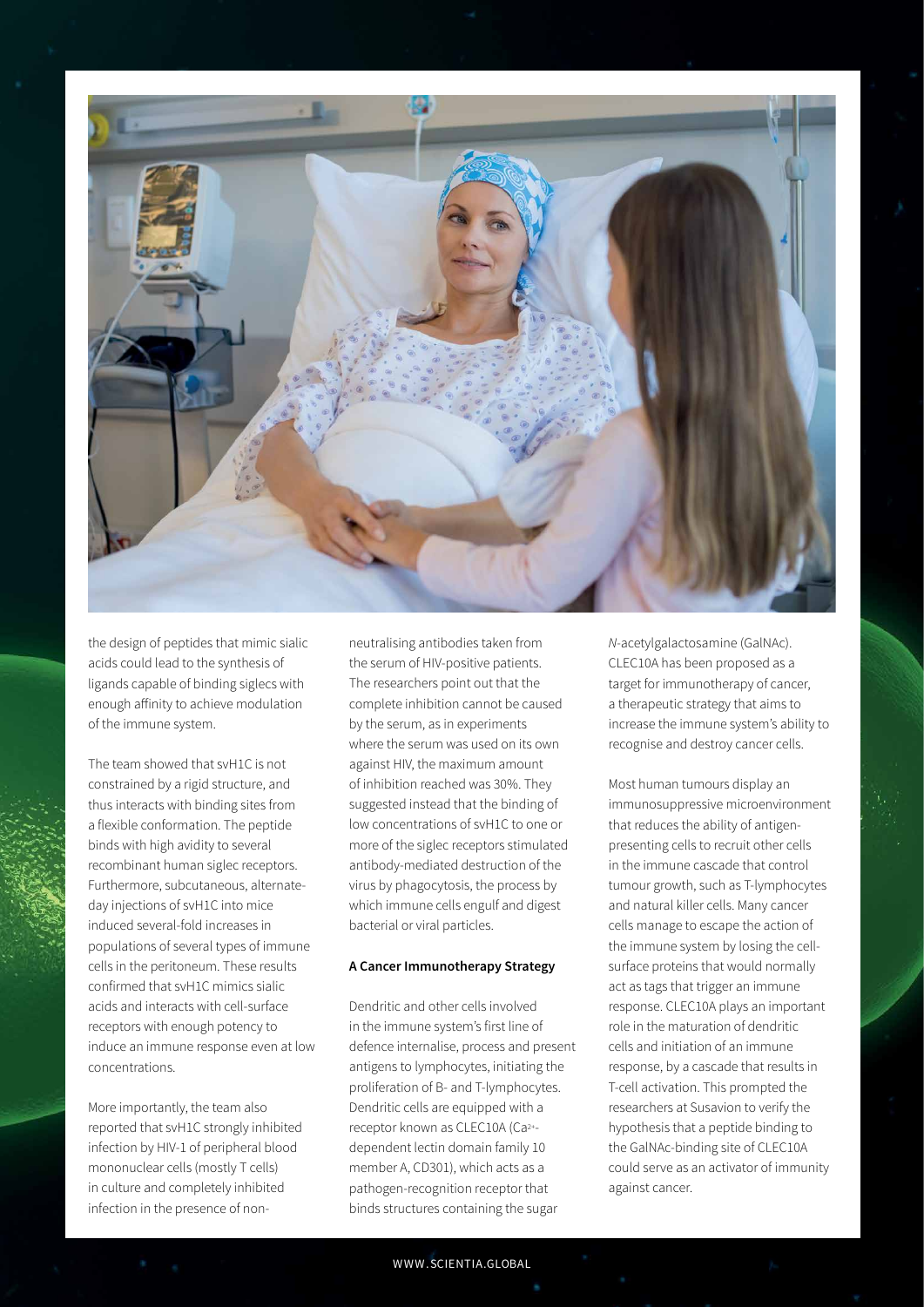

#### **Two Promising Tools in the Fight Against Cancer**

The Susavion team developed two peptides, named as svL4 and sv6D, both resembling the structure of *N-*acetylgalactosamine. The team confirmed through their studies that both peptides bound the CLEC10A receptor and promoted the recruitment, proliferation and activation of several types of immune cells. The strong immune response was localised in the peritoneal cavity and this led the team to test whether the peptides would be effective in treating cancers of peritoneal organs.

They developed binding experiments to evaluate the affinity of the two peptides to the receptors and observed that they were both able to bind even when present at very low concentrations. Of the two peptides, sv6D gave the most promising results, significantly extending the life of mice with implanted ovarian cancer cells. Peptide sv6D was as effective as the chemotherapeutic drug paclitaxel. Additionally, treatment with sv6D after paclitaxel further extended survival without developing additional toxicity.

On the other hand, svL4 strongly inhibited the growth of implanted glioma tumour cells in the brain of mice and enhanced survival after a brief, low dose radiation treatment. Similarly to that observed with sv6D, no toxicity has been detected with svL4. The peptide appears well tolerated and effective at very low concentrations.

#### **A Molecular Switch?**

Dose-response experiments with svL4 and sv6D revealed important aspects of the physiological roles of the receptor CLEC10A. Interestingly, low doses of the peptides produced an activation of the CLEC10A-mediated immune response. Increasing the dose of the peptides caused a peak in activation, followed by a steep inhibition of the immune response at higher doses of the peptides. These data suggest that the CLEC10A receptor might act as a molecular switch that can either initiate or block the immune cascade in response to the concentration of ligand.

CLEC10A could be targeted pharmacologically by different doses of modulator peptides, depending on the desired therapeutic outcome. In the context of immunosuppression, low concentration of the peptides would activate the immune



system, while in the context of inflammation a higher concentration of Susavion's peptides might be desirable.

#### **A Bright Future for Susavion Biosciences**

Susavion Biosciences, Inc. is pioneering the development of effective drugs based on peptides that work by activating the immune system without causing toxicity. The peptides in question mimic the sugar chains that bind to receptors expressed by immune cells. The scientists at Susavion propose that their peptides could be used therapeutically on their own or in combination with other treatments. Susavion's peptides activate dendritic cells and macrophages, which are key in initiating the concerted action of all the other immune system cells. They resemble the action of *N-*acetylgalactosamine on the lectin receptor CLEC10A expressed by dendritic cells. Susavion's approach could be adopted to address the biological problem of tumour-induced immune evasion.

The peptide sv6D has excellent potential to become a breakthrough product for ovarian cancer, which is among the most challenging cancers to treat. Current therapies for ovarian cancer are associated with high levels of toxicity. The low toxicity of sv6D makes it a promising compound, which will improve the survival and the quality of life of ovarian cancer patients. Susavion also developed the peptide svH1C as a highly specific mimetic of sialic acid. The peptide binds with high avidity to siglec receptors. svH1C completely inhibits HIV-1 replication in cultures of monocytes with serum from HIVpositive patients.

In future applications, the team at Susavion hopes to broaden the applicability of their approach. The selective modulation of CLEC10A receptors and the activation of tumour-specific cytotoxic T cells can treat glioma, melanoma and other cancers. svL4 and sv6D modulate the response in a dose-dependent manner. Interestingly, higher concentrations of the peptides are inhibitory towards the immune response, rather than activating it. This means that the use of svL4 and sv6D can be adapted to other inflammatory diseases. Importantly, the inhibition of HIV infection by svH1C, in the presence of non-neutralising antibodies, offers a therapeutic avenue to explore in the context of viral infections where a pathogen, or vaccine, should not induce a neutralising set of antibodies. Such a strategy would include – but is not limited to – the development of treatments to help meet the global challenge posed by Covid-19.